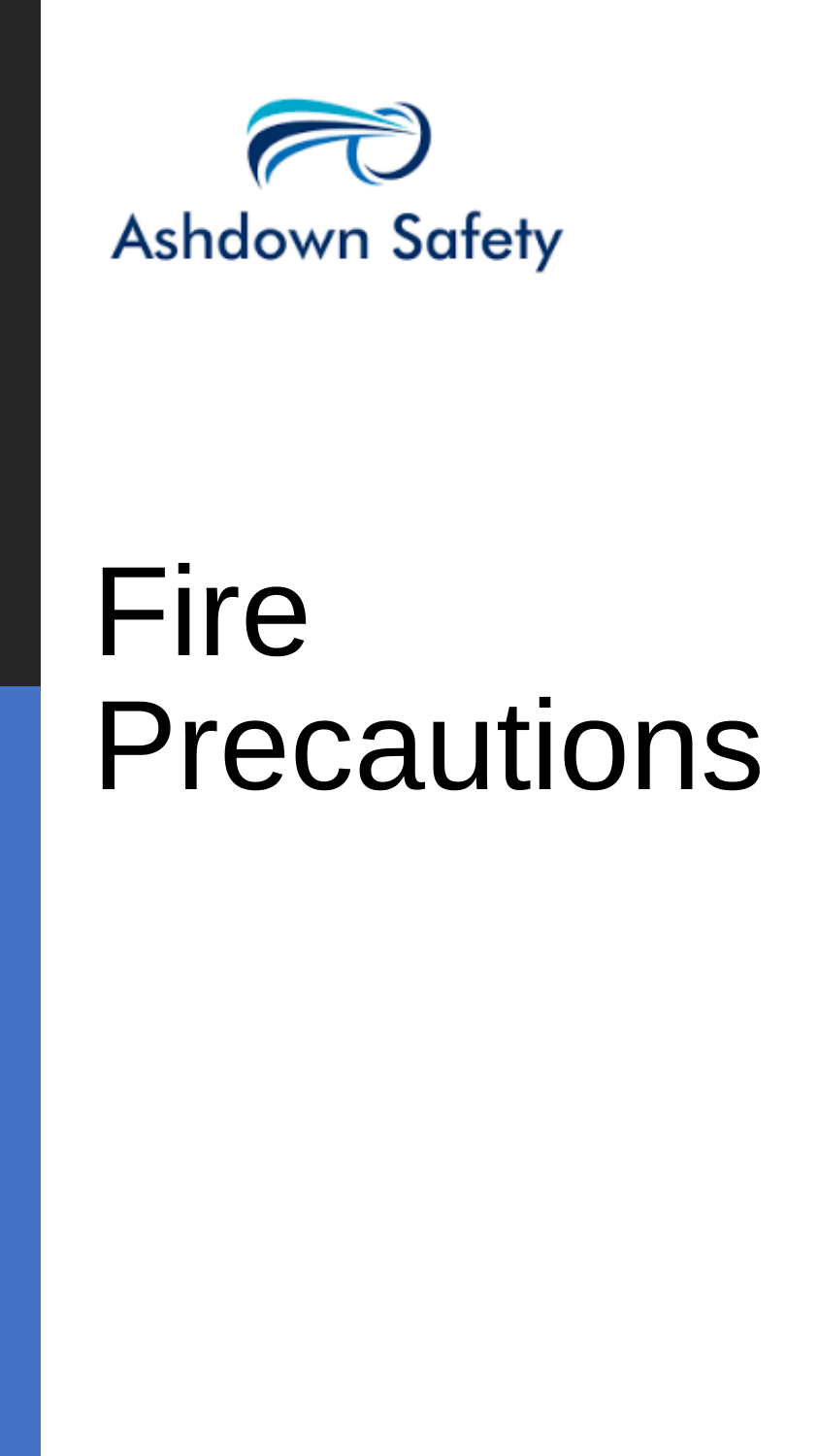



The principle legislation regarding fire precautions in England and Wales is The Regulatory Reform (Fire Safety) Order 2005. Similar requirements ap-ply in Scotland under The Fire (Scotland) Act 2005 and the Fire (Scotland) Regulations 2006.

- The Order has been in force since October 2006. The key points to note are:
- The emphasis is on assessing and reducing risks and producing a risk assessment and there is no requirement to have a fire certificate.
- Duties are placed on others (such as Facilities Management Contractors or fire alarm servicing companies) who have responsibility under a contract or tenancy for maintaining equipment or ensuring the safety of others..
- There are duties placed on the responsible person. The 'Responsible Person' is the employer if the workplace is to any extent under his control and is therefore normally a corporate body.
- The responsible person must:
- carry out a sufficient and suitable risk assessment
- ensure that there is allocated responsibility for fire matters and adequate training of staff and an effective fire policy
- ensure fire drills are undertaken
- take general fire precautions to ensure so far as is reasonably practicable, ensure the premises are safe for employees and non-employee
- ensure correct alarm systems are provided as well as firefighting equipment and fire detection.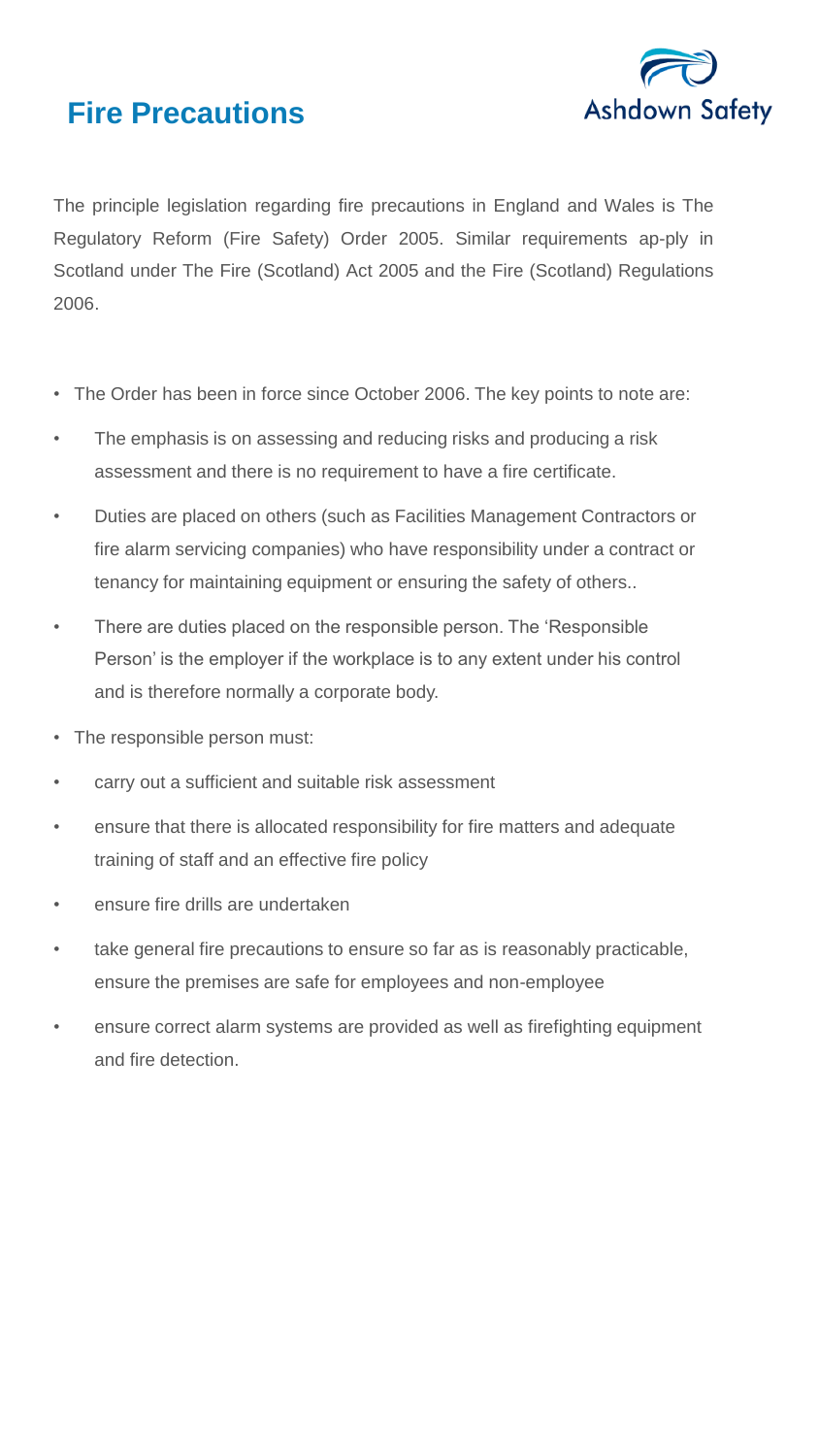**Fire Precautions**



- ensure appropriate signage is provided
- arrange any necessary contacts with external emergency services
- ensure emergency routes lead directly to a place of safety and emergency routes/exits are provided and protected, adequately signed, illuminated with emergency lighting where required and kept clear at all times
- ensure fire safety systems and equipment are adequately maintained including facilities provided for use by the fire brigade such as fire hydrants, smoke ventilation systems and firefighting lifts
- nominate one or more competent persons to implement the measures.

# "The 'Responsible Person' is the employer if the workplace is to any extent under his control"

### **Fire Protection and Precautions**

- **Recommendations for employers:**
- all groups at risk, the maximum number of employees and other persons present at one time, carry out weekly tests on your fire alarm and detection system using different call points in rotation
- ensure there is an effective system of maintenance and inspection of fire safety related systems and equipment and that there is control of building alterations which could prejudice fire safety for example by services passing through fire walls or floors without adequate fire stopping
- ensure a fire risk assessment is carried out by a competent person having regard to the size of the building, the nature of the activities, any substances or flammable materials including any combustible external cladding system
- make sure the correct firefighting equipment (and staff trained in its use) is provided and arrange for fire extinguishers and associated equipment to be serviced annually by a competent person
- conduct six monthly evacuation drills, ensuring people can exit the building safely and quickly, going to the assembly points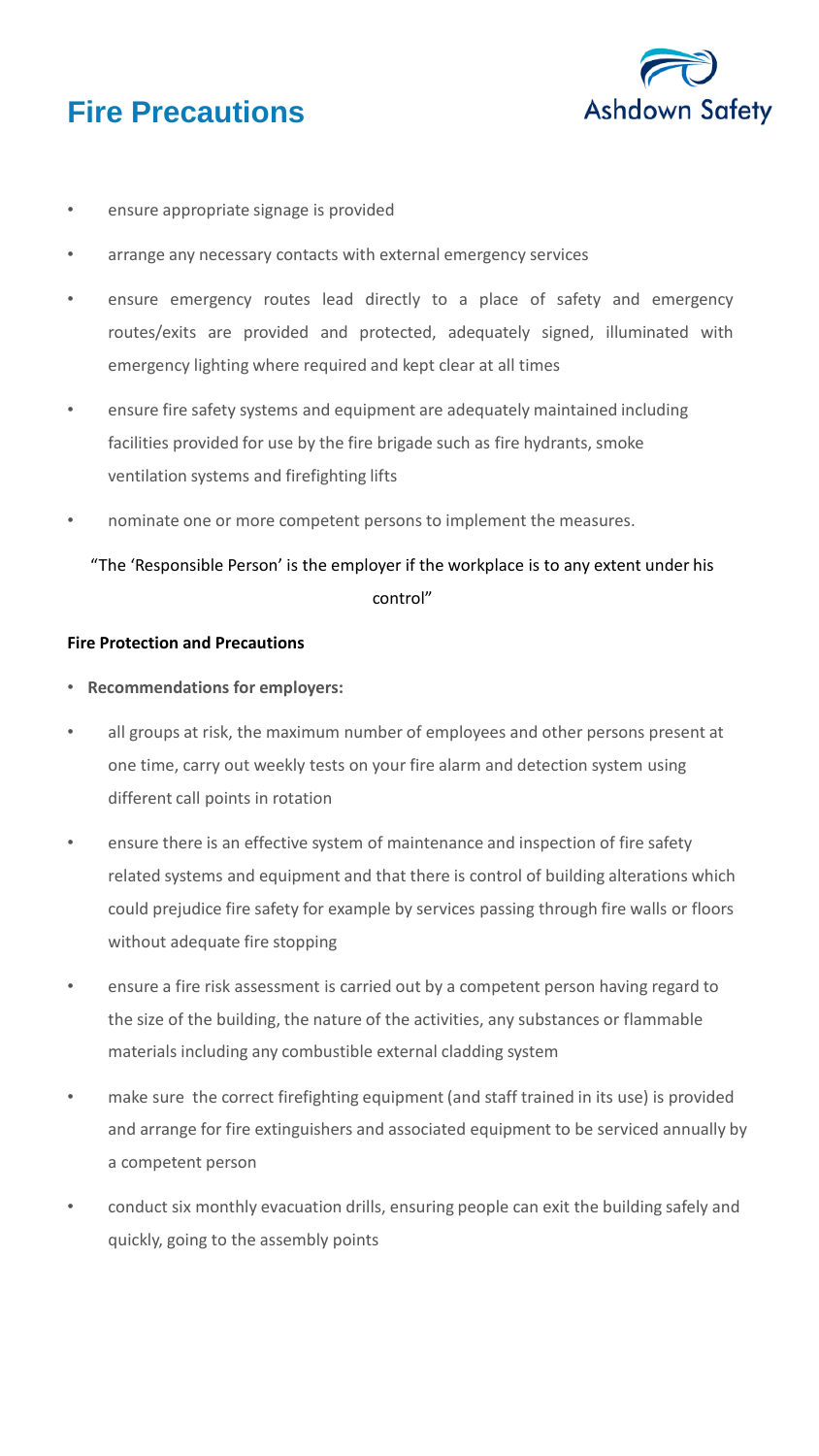# **Fire Precautions**



- ensure fire safety training is provided for employees
- make sure that there is a clear fire procedure and arrangements for calling the Fire Brigade.
- ensure that fire doors are kept closed unless on automatic release devices

# **Control methods or risk reduction techniques must be used to:**

- provide information on policy and implementation
- ensure all workers are aware of the risks of fire in the work place and the likely effects
- provide a clear statement to workers that fire prevention/precautions and protection is taken seriously at all levels of the organisation
- allocate clear management responsibilities for fire prevention and fire precautions
- properly understand what is involved in all areas of operation in order to implement appropriate and effective controls
- Keep track of and review the fire risk assessment and control measures to ensure ongoing effectiveness
- provide information on the legal framework surrounding fire precautions and prevention and the employer/employees duties under them